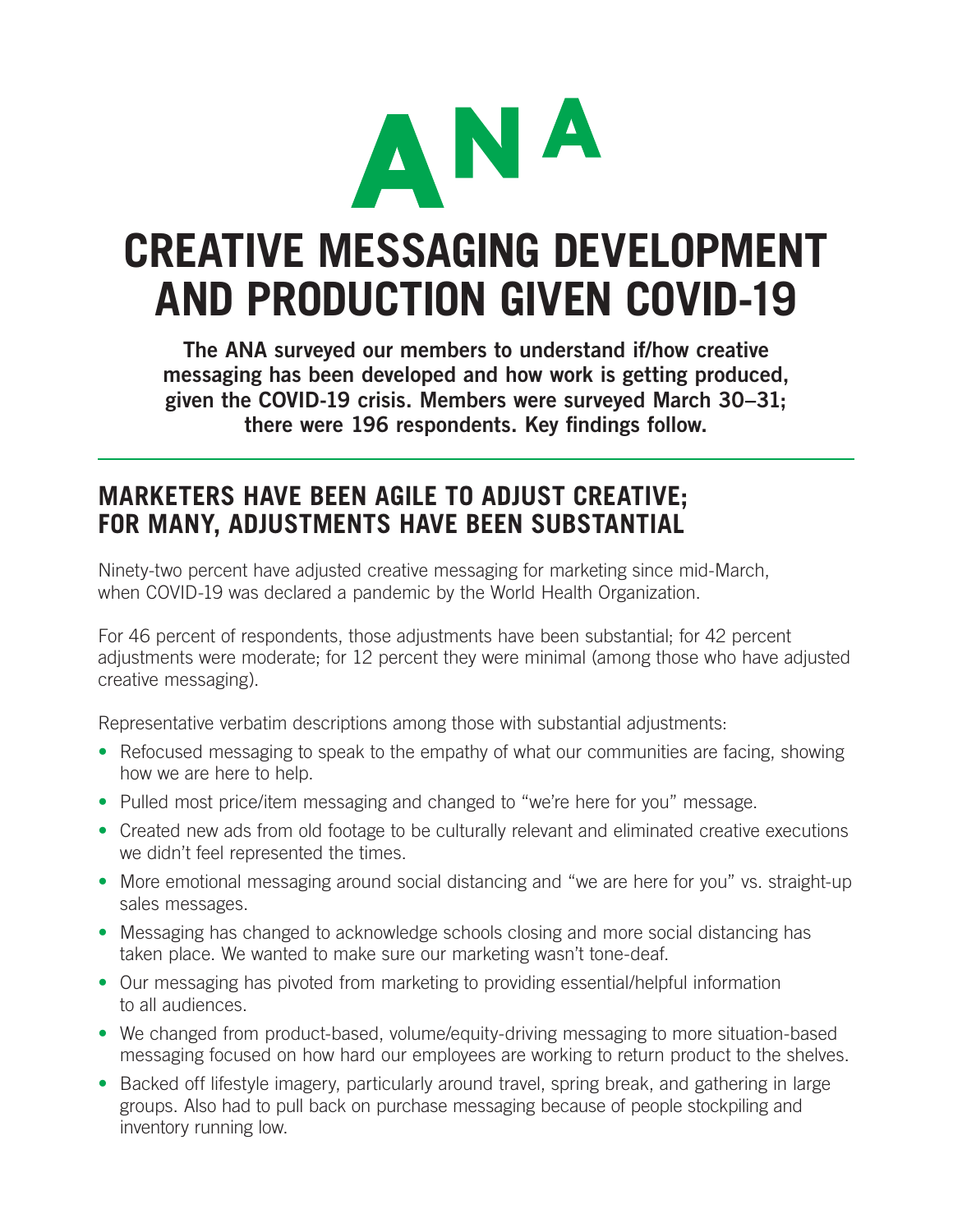### **MARKETERS ARE RISING TO THE CHALLENGE OF PRODUCING NEW CREATIVE ASSETS**

Producing new creative assets has been a challenge for only 39 percent of members. In other words, marketers are finding ways to get things done.

Respondents were asked, "Have you been challenged in producing new creative assets since mid-March? Please rate on a scale of  $1-5$  where  $1 = Not$  a Challenge and  $5 = Great$  Challenge."



 $\mathbf{A}$  assets since  $\mathbf{A}$  assets since mid-March? In production assets since  $\mathbf{A}$ Among those who answered that producing new creative assets has been a challenge (top-2 box), representative reasons were:

- Producing any new assets is tough with sheltering-in-place rules.
- No crews, studios, or talent. Limited to recuts of existing work, all done remotely from homes of agency or production company people.
- Studios have been closed. Production crews aren't able to work. We have a large in-house agency so we are fortunate to have assets to leverage.
- Everyone is working remotely but all new assets are due immediately.
- Cannot do new photoshoots the traditional way; have developed new ways to get footage while respecting social distancing and the care for our agency partners.
- It's fast and furious right now. We don't have time to think/create we simply have to get information out the door. Not much time for creativity.

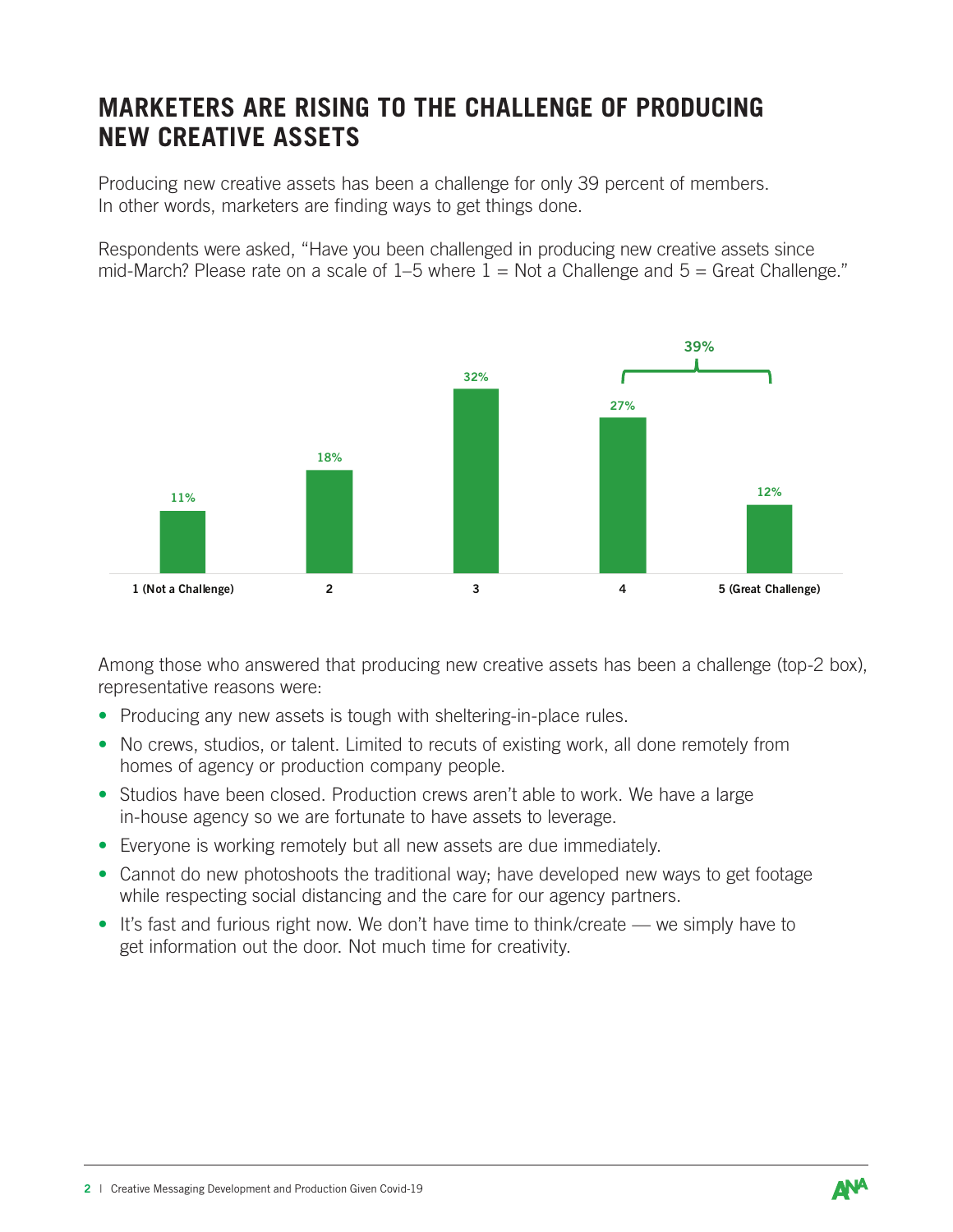## **GETTING THE WORK DONE: IN-HOUSE TEAMS PLAYING KEY ROLES**

Please rate on a scale of 1–5 where  $1 = Not$  Important and  $5 = Very$  Important." Identified as In-house agencies and other internal teams were identified as being most important for producing new creative assets, followed by external agencies and media partners. Respondents were asked, "What resources are currently important to you for producing new creative assets? "Very Important" were:



 $\mathcal{L}(\mathcal{L}(\mathcal{L}(\mathcal{L}(\mathcal{L}(\mathcal{L}(\mathcal{L}(\mathcal{L}(\mathcal{L}(\mathcal{L}(\mathcal{L}(\mathcal{L}(\mathcal{L}(\mathcal{L}(\mathcal{L}(\mathcal{L}(\mathcal{L}(\mathcal{L}(\mathcal{L}(\mathcal{L}(\mathcal{L}(\mathcal{L}(\mathcal{L}(\mathcal{L}(\mathcal{L}(\mathcal{L}(\mathcal{L}(\mathcal{L}(\mathcal{L}(\mathcal{L}(\mathcal{L}(\mathcal{L}(\mathcal{L}(\mathcal{L}(\mathcal{L}(\mathcal{L}(\mathcal{$ When asked to "describe how you are producing new work," representative responses were:

- Editing existing/historical film and using stock imagery where necessary to fill gaps. Recording new VO and re-mixing music.
- We are looking at current assets that can be repurposed.
- Our work has shifted from producing/shooting new work to leveraging existing assets and sourcing additional as needed via stock assets.
- Re-purposing existing work for some brands. In-studio production for a couple of brands.
- Fast-tracking without normal testing and vetting of content.
- DIY repurposing existing content, and getting user-generated content to work for us. Also using animation.